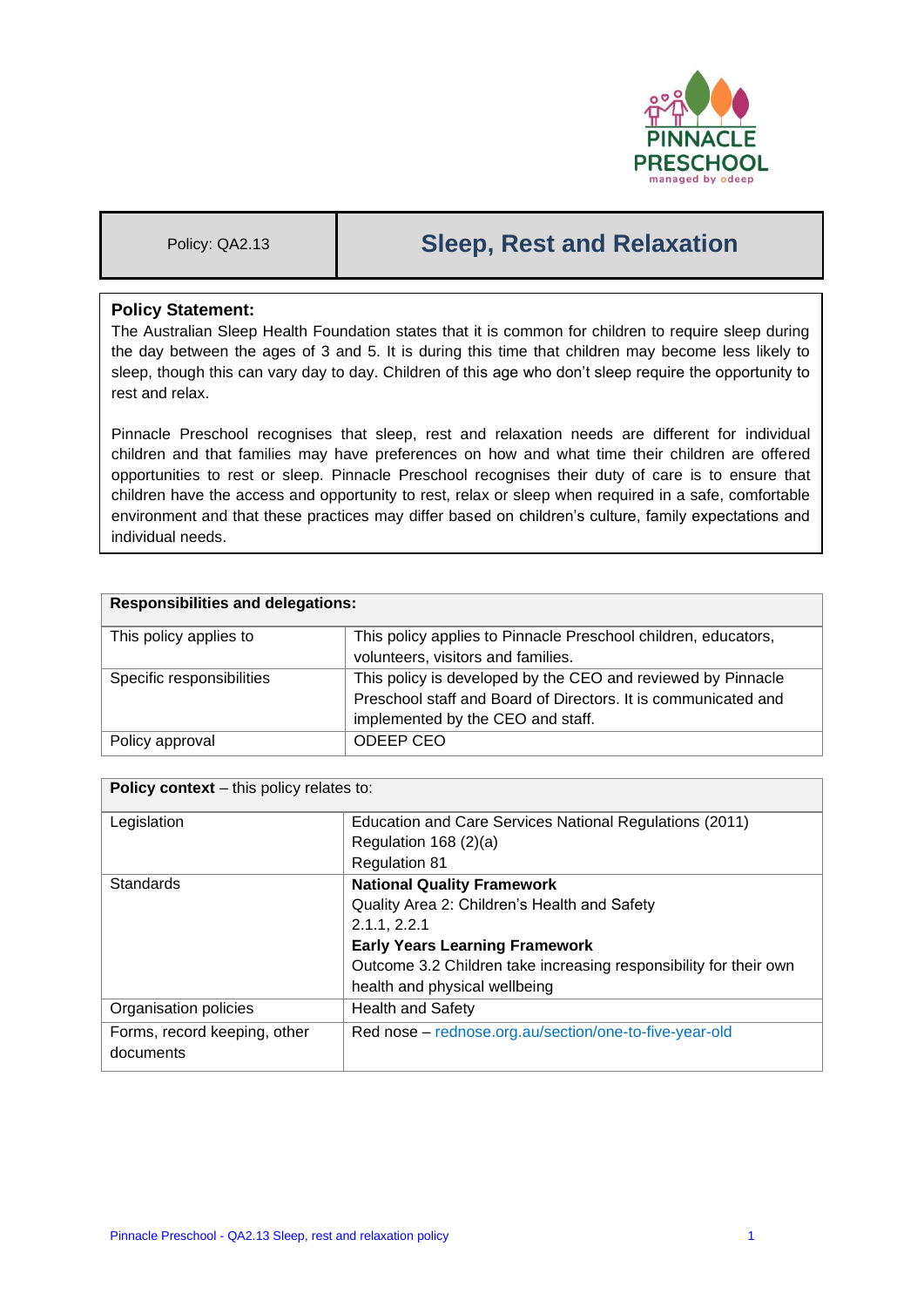

**Procedures:**

## **Pinnacle Preschool Management:**

- Will ensure Educators take all reasonable steps to ensure that the needs for sleep and rest of children at preschool are met, having regard for their age and development, the individual need of the child and in consultation with the family.
- Will gain information on enrolment of a child's current needs for sleep, rest and relaxation.
- Will provide designated areas for sleep, rest and relaxation that are kept clean and well ventilated. Beds, pillows and rugs will be kept in good repair. The rest area will be free of cords, toys and other items that are deemed unsafe as children sleep, rest or relax.
- Provide spare preschool sheets that can be used by children that must be washed between each child's use.

## **Pinnacle Preschool staff:**

- Will consult with each family on enrolment about their child's rest and relaxation needs on an ongoing basis. Educators will be sensitive to the child's need for sleep, rest or relaxation and make this time a positive experience.
- Will engage in ongoing discussion with families about their preferences for their child's rest and relaxation. Conversations with families will happen confidentially in a meeting when required, to address any feedback or concerns on the family's expectation of their child's sleep / rest needs, especially those are not in line with this policy.
- Will offer a range of ways for children to sleep, rest and relax. This will include the provision of some beds, as well as pillows, mats and comfy environments for children to do quiet activities, listen to stories or engage in meditations.
- Will monitor sleeping children regularly to ensure their faces are not covered by linen or pillows. Educators will monitor children more regularly if they are unwell.

### **Families:**

- Will be given information relating to the importance of adequate sleep, rest and relaxation and have the opportunity to discuss their child's individual needs with educators. Families can indicate new preferences for their child's sleep, rest and relaxation at any time for discussion with educators.
- Will understand that Pinnacle Preschool are required to allow children to rest, relax and sleep each day. If a family prefers their child not sleep, that child will be given the opportunity to rest and relax with quiet activities. If that child falls asleep, they will be woken after a period of time negotiated with the family if required.
- Will take their child's bedding home at the end of each day and wash regularly.

### **Children:**

- Children may bring in a small set of sheets for a bed or a light blanket for rest or sleep. These will be stored in a pillowcase with each child's name on it and only be used by that child. Bedding will remain in a child's locker until it is needed.
- Children can choose to access a rest area when needed throughout the day.
- Children are encouraged to engage in learning and discussion related to the health benefits and their body's need for rest.
- Children are encouraged to express their feelings in regard to sleep, rest and relaxation and these will be taken into account.